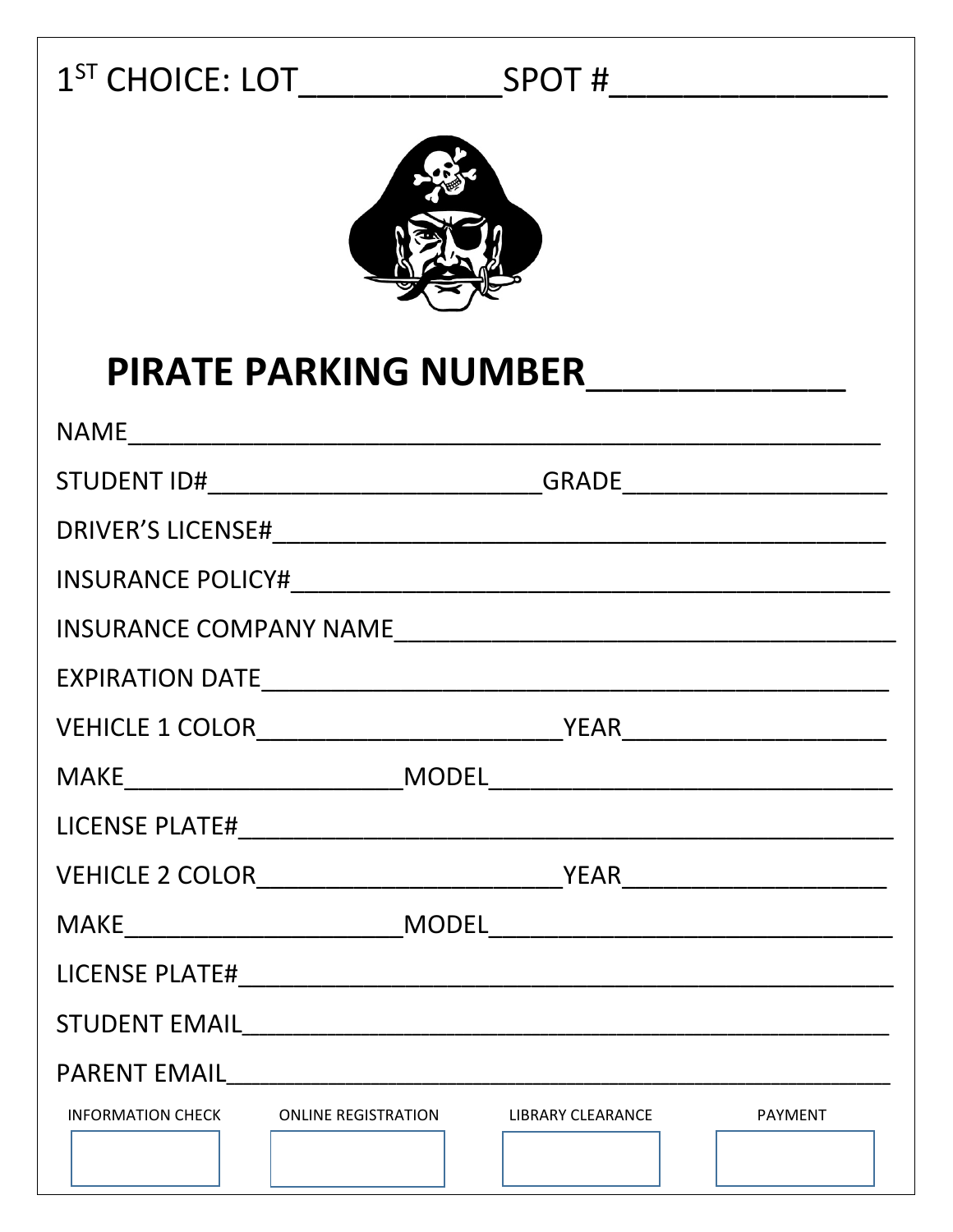

Students are required to register their vehicles with the school to be allowed to park and operate the vehicles on school property. Only students with a valid driver's license and proof of liability insurance required by Texas law will be issued a permit. A fee of **\$40.00** will be charged for this parking privilege, and will be prorated after first semester to **\$20.00** for the remainder of the school year. A parking hanger will be issued which must be displayed at all times while the vehicle is on school property. Vehicles which are not registered and cannot be identified, or are parked outside the designated areas will be subject to disciplinary actions as described below.

Vehicles parked on school property are under the jurisdiction of the school. The school reserves the right to search the vehicle. Searches of vehicles may be conducted at any time there is reasonable cause to do so, with the presence of the driver. The driver will be held responsible for any prohibited objects or substances such as alcohol, drugs, or weapons that are found in the vehicle. Students will be subject to disciplinary action for violations as well as referral for criminal prosecution when warranted. The driver has full responsibility for the security of the vehicle and will make certain it is locked and that the keys are not given to other students.

While on school grounds, vehicles will be driven in a manner which preserves the safety of the driver, passengers, pedestrians, and property. Violation of established rules may result in citations as well as the loss of driving and parking privileges on school property.

Students driving vehicles on school property must observe the following rules, initial next to each:

- $\pm$  1. The issued permit must be hung on the rear view mirror with parking space number facing out.
- 2. Abide by the posted speed limits. (10MPH in most places)
- 3. Students may only park in their designated parking space and must have hanger in displayed properly. Students will not park in red fire lanes, faculty spaces, marked visitor slots, in the bus loading area, or handicapped spaces. Any violation of this is viewed as being parked illegally and subject to disciplinary action.
- 4. Students are to vacate their vehicles immediately after arriving on campus.
- $=$  5. Students may return to vehicles only with permission or at the end of the school day.
	- 6. Obey the state law for school buses; do not pass when a bus is parked with red lights blinking.
	- 7. Driving offenses to include unsafe or reckless driving (e.g., spinning tires, exceeding safe speed) may result in suspension or revocation of driving privileges for up to the remainder of the school year depending on the severity of the offense.
- $= 8.$  Students may not share their parking passes with another student or you may lose your driving privileges.
- 9. Vehicles must be insured in order to park on GISD property, and must show proof of insurance to school staff when any changes to automobile insurance occur, which includes providing proof of insurance when insurance card on file expires.
- $-$  10. If the vehicle description, license plate number, or insurance changes, the student MUST update information as changes occur.
	- 11. If student withdraws from school, they forfeit their assigned parking spot. Upon re-enrollment during the same year, a different parking spot may be assigned.
- $\pm$  12. Lost permits will require purchase of replacement hanger at \$5.00 each.
	- 13. Disciplinary action levels:
		- $1<sup>st</sup>$  parking violation will be a sticker placed on vehicle.
		- $2^{nd}$  parking violation will result in a boot being placed on vehicle with a fee of \$15 to remove.
		- 3<sup>rd</sup> parking violation will result in the vehicle being towed at owner's expense.

## **Student Signature: Contained Student Signature: Contained Student Signature: Contained Student Signature: Contained Student Signature: Contained Student Signature: Contained Student Signature: Contained Stud**

**Printed Name:** 



**By signing and initialing, you acknowledge and agree to the contents**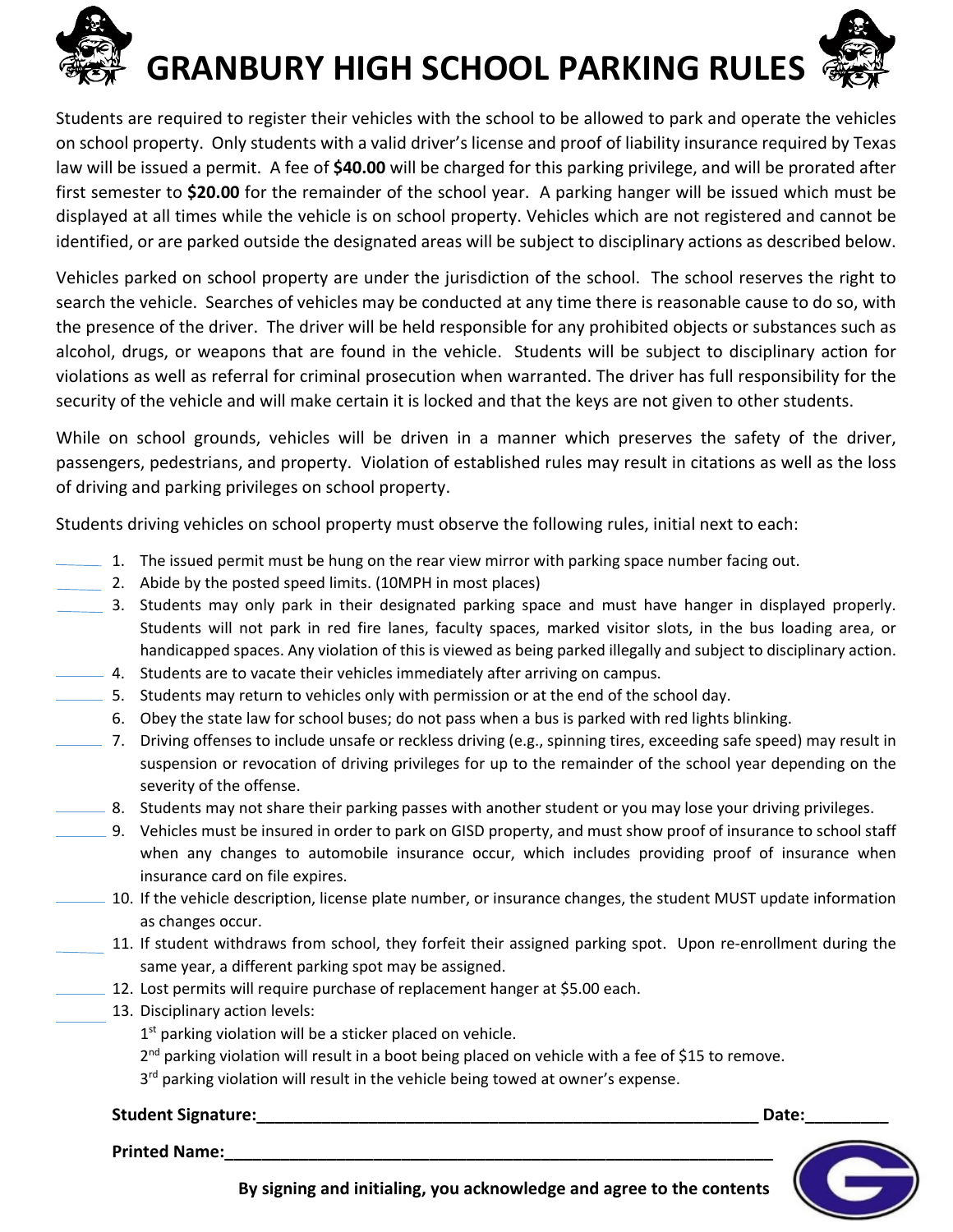N N N N N N N<br>1 N N N N N<br>7 N N N N N SPACES 图 325272800  $rac{1}{2}$ 378.37  $318$ 商業員 OTE BULLOING 330 329  $\frac{1}{25}$ 340  $\mathfrak{S}$  $\frac{32}{3}$ 375 地图  $34c$ **200 30P**<br>- 30P 370.879 290.289 SH. **ATTAS E** XXE 181  $25^{\circ}$  $\mathbb{Z}$ **ELETTE 2 3 1 2**  $\approx 10^{-4}$  $500$ (可可  $CLG$ alansari<br>Pamas di<br>Alfreda) 50 920